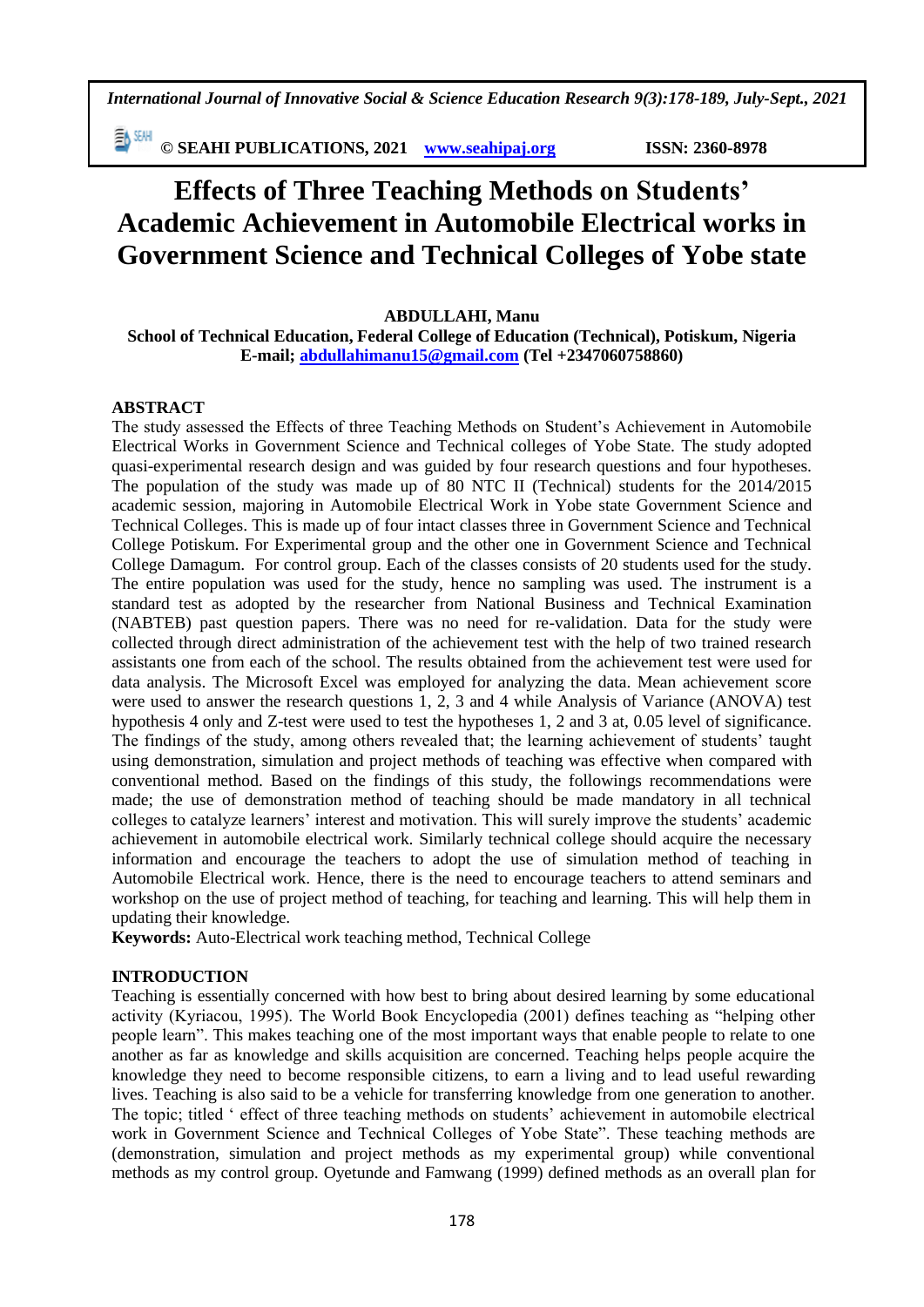the orderly presentation of content or learning material. Demonstration is the basic method for introducing new skills to the learner. It consists of nothing more than showing the learner how the new skills should be performed. The teacher does the showing while the learner observes. The showing is accompanied by explanation on the part of the teacher of 'how' the skill is being demonstrated (Leighbody and Kidd, 1968 and Miller, 1990). A simulation includes time for reflection and processing which allows students to share their experiences, assess their learning and evaluate their assessments against the intended outcomes of the simulation. In addition to accomplishing the objectives of the simulation activity, students often become interested in the real world system on which it is based and what makes it work the way it does (Heijden, M. C. van der, Harten, A. van, Ebben, M. J. R., Saanen, Y. A., Valentin, E. C., & Verbraeck, A., 2002). While Project method of teaching according to [Kilpatrick](http://en.wikipedia.org/wiki/William_Heard_Kilpatrick) in Knoll M. (1997), is perceived to be a student centered approach to learning. It is predominantly task oriented and the project is often set by the teacher. The students need to produce a solution to solve the problem and are then required to produce an outcome in the form of a report.

Those that are in the teaching profession are referred to as teachers. A teacher in educational process refers to the person who instructs to provide the teaching-learning process. The teacher assumes various capacities as educator, instructor, tutor, lecturer, counselor and professor. Aghenta (1991) is of the view that as an input operator into the educational system, the teacher plays a vital role in the conversion of raw materials (students) into finished products, i.e graduates. Teachers are important in any educational system; this is because the quality of teachers in any educational system determines to a great extent the quality of the system itself. With reference to the teacher in formal education, Lassa (1993) asserted that the teacher is the initiator of learning process, the facilitator of learning skills, the coordinator of learning sequence, the assessor of learning efficiency, and indeed the pivotal element in the entire educational development. Similarly, Tal and Garba (2006) asserted that a teacher is a person who awakens his students desire to learn and getting it accomplished through counseling, good preparation and presentation of lessons, self-composure, clarity of presentation, use of appropriate teaching, motivation methods and effective evaluation techniques. Professional teachers in particular are crucial to the formulation and successful implementation of educational policies in any country. However, the nonperformance of AEW teacher on the job, has a lot to do with the kind of training received in the institutions responsible for their training, Arfo (2006) admitted that the nonperformance of AEW teachers is as a result of poor preparation from school due to the fact that institutions are facing series of problems. In order to enhance teachers role, a practical advice for the teachers, is to explore different ideas in their teaching, to address the needs of the students. Similarly, Okoro (1993) observed that students' poor performances in tests and examinations may be due to the teaching methods adopted, as such careful assessment of teaching methods is required in order to avoid the adoption of ineffective ones. Ineffective teaching methods reduces students rate of learning as well as the extent to which the objectives of a programme are attained. Okoro further stressed that ineffective teaching may also be caused by lack of suitable tools, equipment and materials. However, excellence in teaching defend on the techniques employed by the teachers and the methods and materials of instruction used. These methods may include Demonstration, Simulation, Discussion, Conventional, Experiment, Field trips, Assignment and Project method (Daramola, 2008). Demonstration methods according to him is a teaching method which involves doing or describing for the students to see, hear and participate while lecture method is a teaching method in which the teacher supplies the needed information to the students.

The teacher of AEW in a similar perspective is to exhibit high performance through having sufficient knowledge of the subject matter, be effective in the use of appropriate language of instruction and possessing quality skills in lesson preparation and classroom organization among others things. Technical teachers like teachers of Auto Electrical Works (AEW) perform certain activities, while teaching Auto Mechanic Trades (AMT) to students in technical colleges. Aliyu (1992) enumerated some of the activities performed by teachers as imparting skills, knowledge and attitudes of the subject matter, using various teaching methods to facilitate learning, carrying out administrative activities as guidance, provide career information, welfare to students, manage instructional materials, keep school records, asses students, provides progress report and inculcate right attitudes and values (Psycho-social aspects) to the students. Technical teachers train students to acquire skills, knowledge and attitudes in different discipline (Automobile Electrical Work inclusive). Performances of technical teachers toward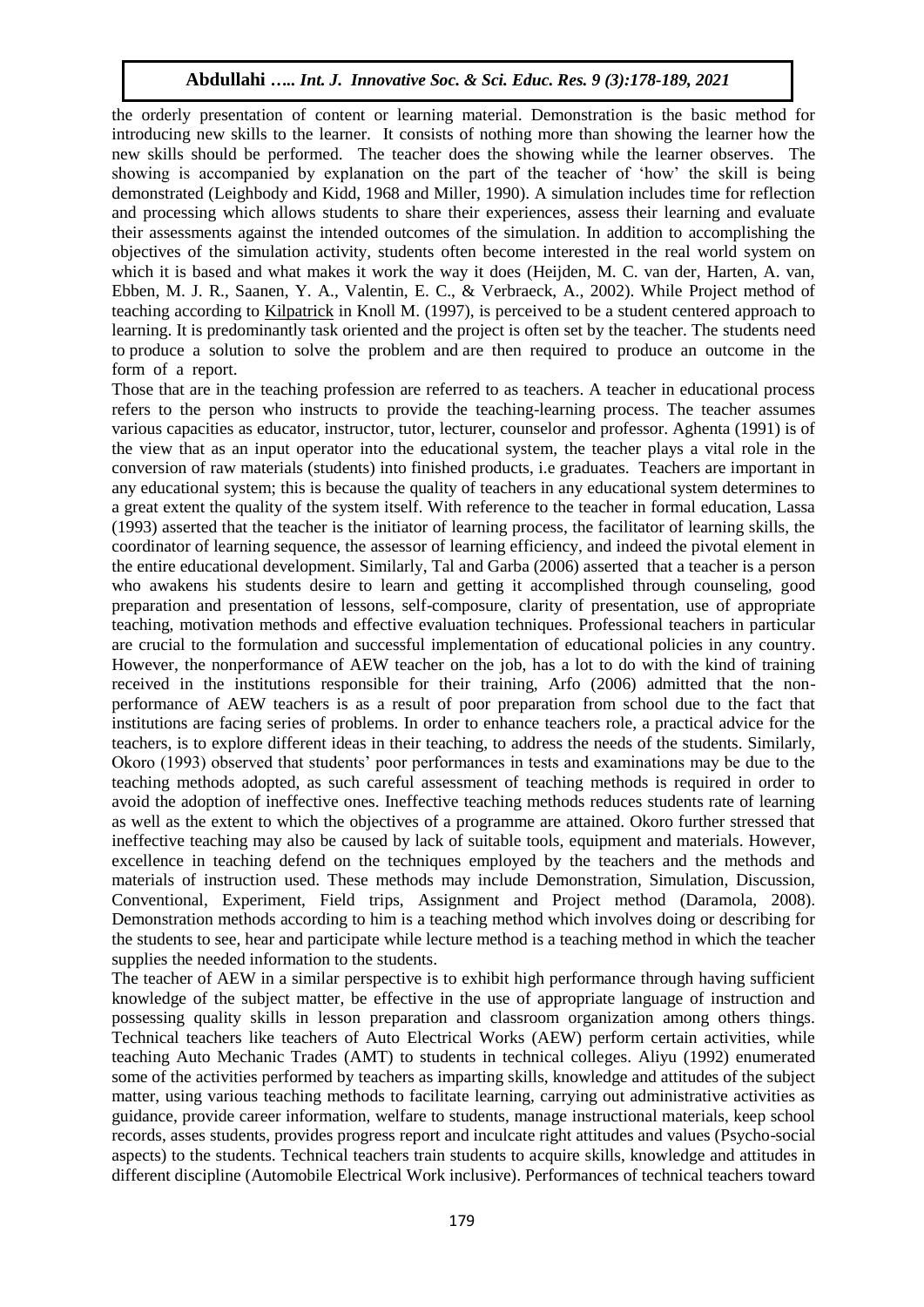achieving this objective have an impact on students' outcome in AEW. Garba (2002) reported that the performance of AMT teachers is poor especially in maintenance of workshop equipment and assessment of students' work. In line with this, Tal and Garba (2006) posited that there is general inadequacy in terms of quantity and quality of AMT teachers with regards to enrolment, preparation and production. To attain these, there is the urgent need for enhancing the performance of AEW teachers for an effective instructional delivery. This research study is on Effects of three Teaching Methods on Students Achievement in Automobile Electrical Work (AEW), in technical colleges, in Yobe State of Nigeria.

# **Research Questions**

The study sought to answer the following research questions.

- 1. What is the effect of Demonstration Method of Teaching on Students Achievement in Automobile Electrical Work, in Government Science and Technical Colleges of Yobe State?
- 2. What is the effect of Simulation Method of Teaching on Students Achievement in Automobile Electrical Work, in Government Science and Technical Colleges of Yobe State?
- 3. What is the effect of Project Method of Teaching on Students Achievement in Automobile Electrical Work, in Government Science and Technical Colleges of Yobe State?
- 4. What is the effect of Demonstration, Simulation and Project Method of Teaching on Students Achievement in Automobile Electrical Work, in Government Science and Technical Colleges of Yobe State?

#### **Hypotheses**

The following null hypotheses were tested at 0.05 level of significance:

- **Ho1:** There is no significant difference in students' mean performance scores in Automobile Electrical Work when taught using demonstration and conventional method of teaching.
- **Ho2:** There is no significant difference in students' mean performance scores in Automobile Electrical Work when taught using simulation and conventional method of teaching.
- **Ho3:** There is no significant difference in students' mean performance scores in Automobile Electrical Work when taught using project and conventional method of teaching.
- **Ho4:** There is no significant difference in students' mean performance scores in Automobiles Electrical Work when taught using demonstration, simulation, project and conventional method of teaching.

## **MATERIALS AND METHODS**

#### **Research Design**

A quasi-experimental design was used for the study due to great limitations in the school setting of obtaining a random sample (Charles, 1998).

| $G_1 Y_{11}$   | X                    | $Y_{21}$ |
|----------------|----------------------|----------|
| $G_2 Y_{12}$   | X                    | $Y_{22}$ |
| $G_3 Y_{13}$   | X                    | $Y_{23}$ |
| $G_4$ $Y_{14}$ |                      | $Y_{24}$ |
|                | Source (Sambo, 2005) |          |

While,

- $G_1$  = Experimental group
- $Y_{11}$  = indicates the mean (performance of Experimental group) administered Before the experimental treatment.

X = Indicates the experimental treatment administered to the experimental group after the pre-test, for a specific period.

- $Y_{21}$  = the mean performance of the experimental group on the post-test.
- $G_2$  = Experimental group
- $Y_{12}$  = indicates the mean (performance of Experimental group)
	- Administered before the experimental treatment.

 $X =$  indicates the experimental treatment administered to the group after the pre- test, for a specific period.

 $Y_{22}$  = the mean performance of the experimental group on the post-test.

 $G_3$  = Experimental group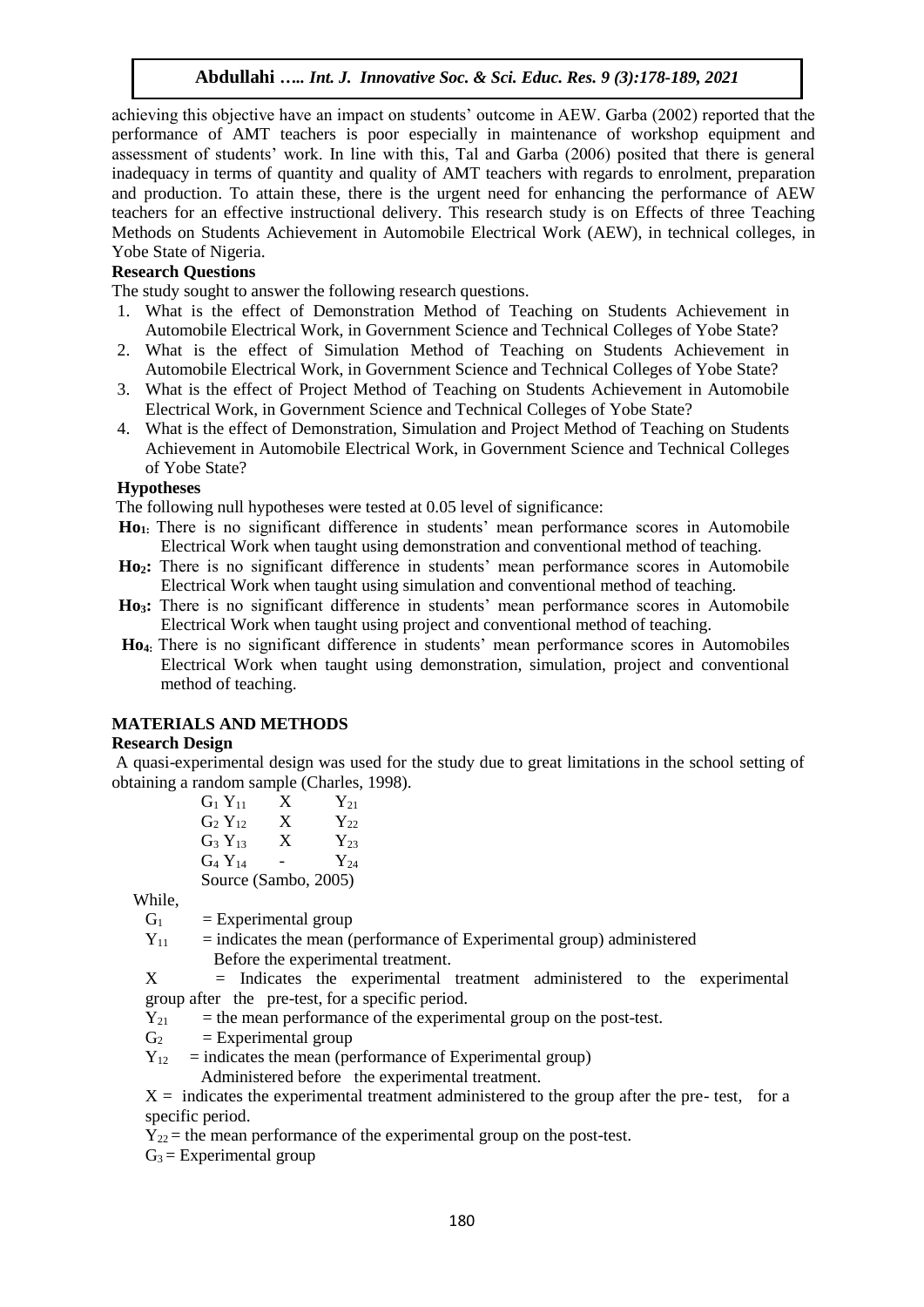- $Y_{13}$  = indicates the mean (performance of Experimental group) administered before the experimental treatment.
- $X =$  indicates the experimental treatment administered to the experimental group after the pre-test, for a specific period.
- $Y_{23}$  = the mean performance of the experimental group on the post-test.
- $G_4$  = the control group
- $Y_{14}$  = the mean performance of the control group on a pre-test.
	- $=$  No treatment.
- $Y_{24}=$  the mean performance of the control group on the post-test.
- G1= Demonstration Method, G2= Simulation Method, G3= Project Method and
- G4= No Treatment

## **Population of the Study**

The population of the study was made up of 80 NTC II (Technical) students for the 2019/2020 academic session, majoring in Automobile Electrical Work in Yobe state Government Science and Technical Colleges. This is made up of four intact classes three in Government Science and Technical College Potiskum (GSTC). For Experimental group and the other one in Government Science and Technical College Damagum (GSTC), for control group. Each of the classes consists of 20 students used for the study. The entire population was used for the study, hence no sampling was used.

#### **Experimental Procedure**

Both groups were pre-tested with a 40 items multiple choice instrument in the first week to ascertain their entry behavior of the students (see appendix i). The experimental groups were taught Ignition, Battery, Starter and Alternator using demonstration, simulation and project methods of teaching. While the control group was taught the same concepts using conventional method of teaching by trained research assistant from each of the colleges under study. This research assistance is as well teachers of Automobile Electrical Work in their schools. This was allowing the students feel comfortable during the experiment, because new face during experiment may alter students' behaviour and consequently the results of the study. All the groups were taught twice per week as indicated in the school time table for eight weeks using Demonstration, Simulation and Project methods of teaching. The researcher breaks down the topics into small units.

A comprehensive lesson notes were presented to the students by the trained research assistants. The control groups were taught using conventional method of teaching in the same topics, the time allocated was the same with those in the experimental group. Finally, the students were post-tested after the lessons. During the test, the students were asked to select from the options a, b, c, and d. The correct options were obtained for all correct answers; one mark was awarded for each correct answer while zero was awarded for wrong answers. A total of 4o marks.

#### **Instrument for Data Collection**

The instrument for data collection was the Automobile Electrical Work Achievement Test Instrument (AEWATI). The questions were based on a National Board for Technical Education (NBTE) Syllabus for Auto Electrical Work Trades and the following topics were covered;

- 1. Battery system
- 2. Ignition system.
- 3. Alternator.
- 4. Starter.

The achievement test instruments include the following;

- i. A 10-item multiple choice post-test instruments based on battery system.
- ii. A 10-item multiple choice post-test instruments based on ignition system.
- iii. A 10-item multiple choice post-test instruments based on an Alternator

iv. A 10-item multiple choice post-test instruments based on a starter

#### **Method of Data Collection**

Data for the study were collected through direct administration of the achievement test with the help of two trained research assistants one from each of the school. The results obtained from the achievement test were used for data analysis.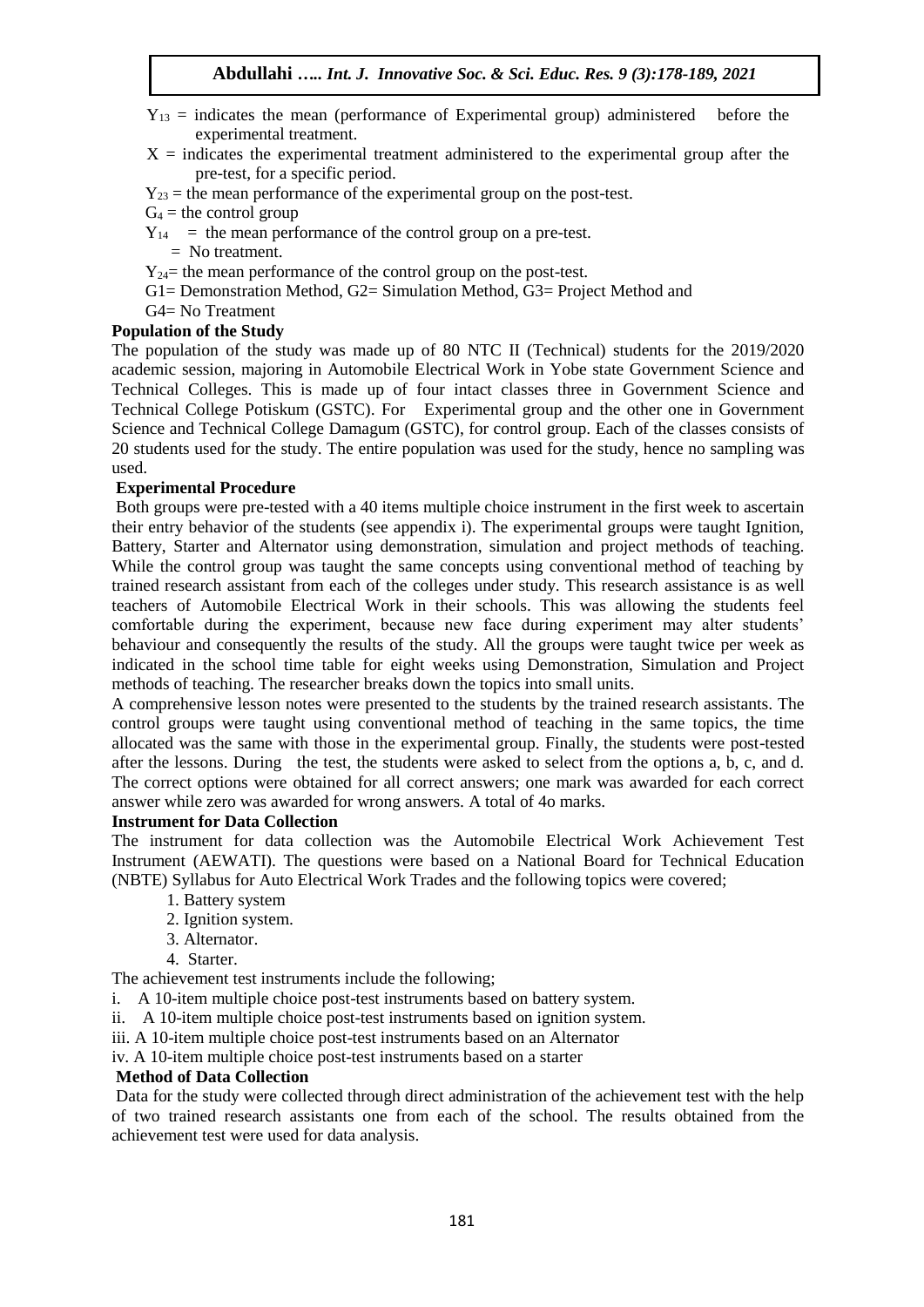## **Method of Data Analysis**

The Microsoft Excel was employed for analyzing the data. Mean achievement score were used to answer the research questions 1, 2 and 3 while Analysis of Variance (ANOVA) to answer hypothesis 4 only and Z-test were used to test the hypotheses 1,2 and 3 at, 0.05 level of significance. The null hypotheses was rejected when the z-calculated values is greater than the table value otherwise the null hypotheses will not be rejected for two-way Analysis of Variance.(ANOVA) if the table value of F-ratio is greater than the calculated F-value the null hypotheses was accepted, otherwise the null hypothesis will be rejected (Uzoagulu, 2012).

## **RESULTS AND DISCUSSIONS**

The presentation was made in line with the research questions and hypotheses of the study, the data collected for research questions 1, 2, and 3 were analyzed using mean, while hypothesis 1, 2, 3 and 4 were tested using Z-test and ANOVA. The results of the study are presented in tables, based on the research questions and hypotheses.

#### **Research Question 1**

*What is the effect of Demonstration Method of Teaching on Students Achievement in Auto Electrical Work, in Government Science and Technical Colleges of Yobe State?*

The data presented in table 1 shows the post-test results to answer research question one. The information presented indicates that the Demonstration group had a mean achievement score of 57.88 and 46.88 for the Conventional group.

## **Research Question 2**

*What is the effect of Simulation Method of Teaching on Students Achievement in Auto Electrical Work, in Government Science and Technical Colleges of Yobe State?*

The data presented in table 2 shows the post-test results to answer research question two. The information presented indicates that the simulation group had a mean achievement score of 50.08 and 46.88 for the Conventional group.

#### **Research Question 3**

*What is the effect of Project Method of Teaching on Students Achievement in Auto Electrical Work, in Government Science and Technical Colleges of Yobe State?*

The data presented in table 3 shows the post-test results to answer research question three. The information presented indicates that the project group had a mean achievement score of 48.13 and 46.88 for the Conventional group.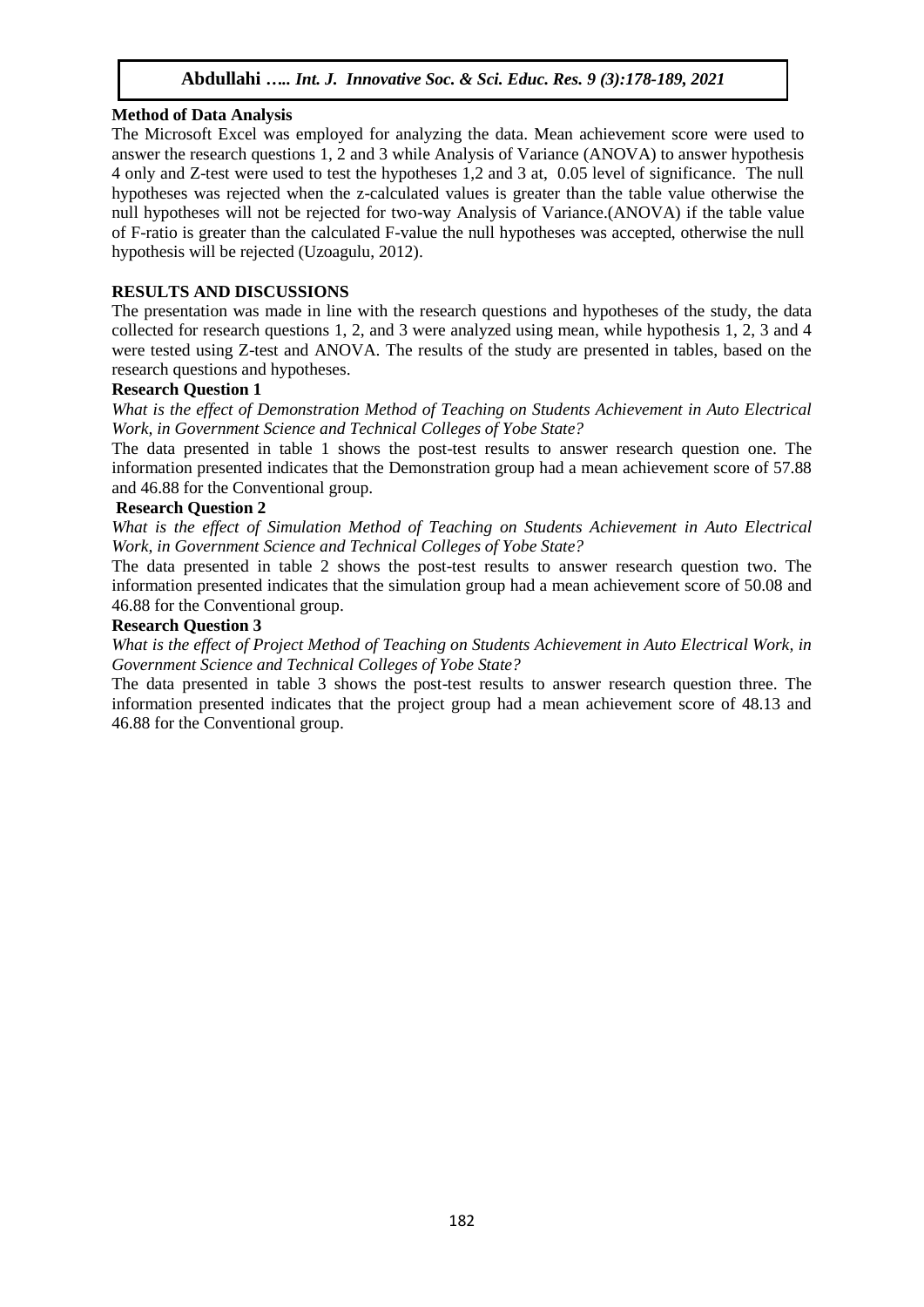**Table 1: Post-Test Mean Achievement Scores of students when taught using Demonstration and Conventional Method of Teaching**

| <b>Demonstration method</b> |  |
|-----------------------------|--|
|-----------------------------|--|

| S/N                     | <b>Items</b> | Demon( $\%$ ) | Conv. $(\% )$ | Performance    |
|-------------------------|--------------|---------------|---------------|----------------|
| $\mathbf{1}$            |              | 60            | 23            | 37             |
| $\boldsymbol{2}$        |              | 58            | 30            | 28             |
| 3                       |              | 53            | 28            | 25             |
| $\overline{\mathbf{4}}$ |              | 70            | 20            | 50             |
| 5                       |              | 55            | 33            | 22             |
| 6                       |              | 45            | 38            | $\overline{7}$ |
| 7                       |              | 73            | 35            | 38             |
| 8                       |              | 65            | 43            | 22             |
| 9                       |              | 63            | 48            | 15             |
| 10                      |              | 43            | 45            | $-2$           |
| 11                      |              | 68            | 50            | 18             |
| 12                      |              | 48            | 40            | $\,$ 8 $\,$    |
| 13                      |              | 50            | 45            | 5              |
| 14                      |              | 53            | 48            | 5              |
| 15                      |              | 45            | 53            | $-8$           |
| 16                      |              | 48            | 50            | $-2$           |
| 17                      |              | 65            | 55            | 10             |
| 18                      |              | 53            | 60            | $-7$           |
| 19                      |              | 60            | 65            | $-5$           |
| 20                      |              | 50            | 58            | $-8$           |
| 21                      |              | 58            | 68            | $-10$          |
| 22                      |              | 65            | 63            | $\mathbf{2}$   |
| 23                      |              | 75            | 40            | 35             |
| 24                      |              | 75            | 38            | 37             |
| 25                      |              | 45            | 50            | $-5$           |
| 26                      |              | 63            | 48            | 15             |
| 27                      |              | 53            | 58            | $-5$           |
| 28                      |              | 60            | 55            | 5              |
| 29                      |              | 58            | 45            | 13             |
| 30                      |              | 53            | 48            | 5              |
| 31                      |              | 48            | 53            | $-5$           |
| 32                      |              | 45            | 43            | $\mathfrak{2}$ |
| 33                      |              | 53            | 45            | 8              |
| 34                      |              | 60            | 50            | 10             |
| 35                      |              | 50            | 65            | $-15$          |
| 36                      |              | 48            | 58            | $-10$          |
| 37                      |              | 70            | 45            | 25             |
| 38                      |              | 64            | 48            | 16             |
| 39                      |              | 69            | 53            | 16             |
| 40                      |              | 78            | 35            | 43             |
| Average                 |              | 57.875        | 46.875        | 11             |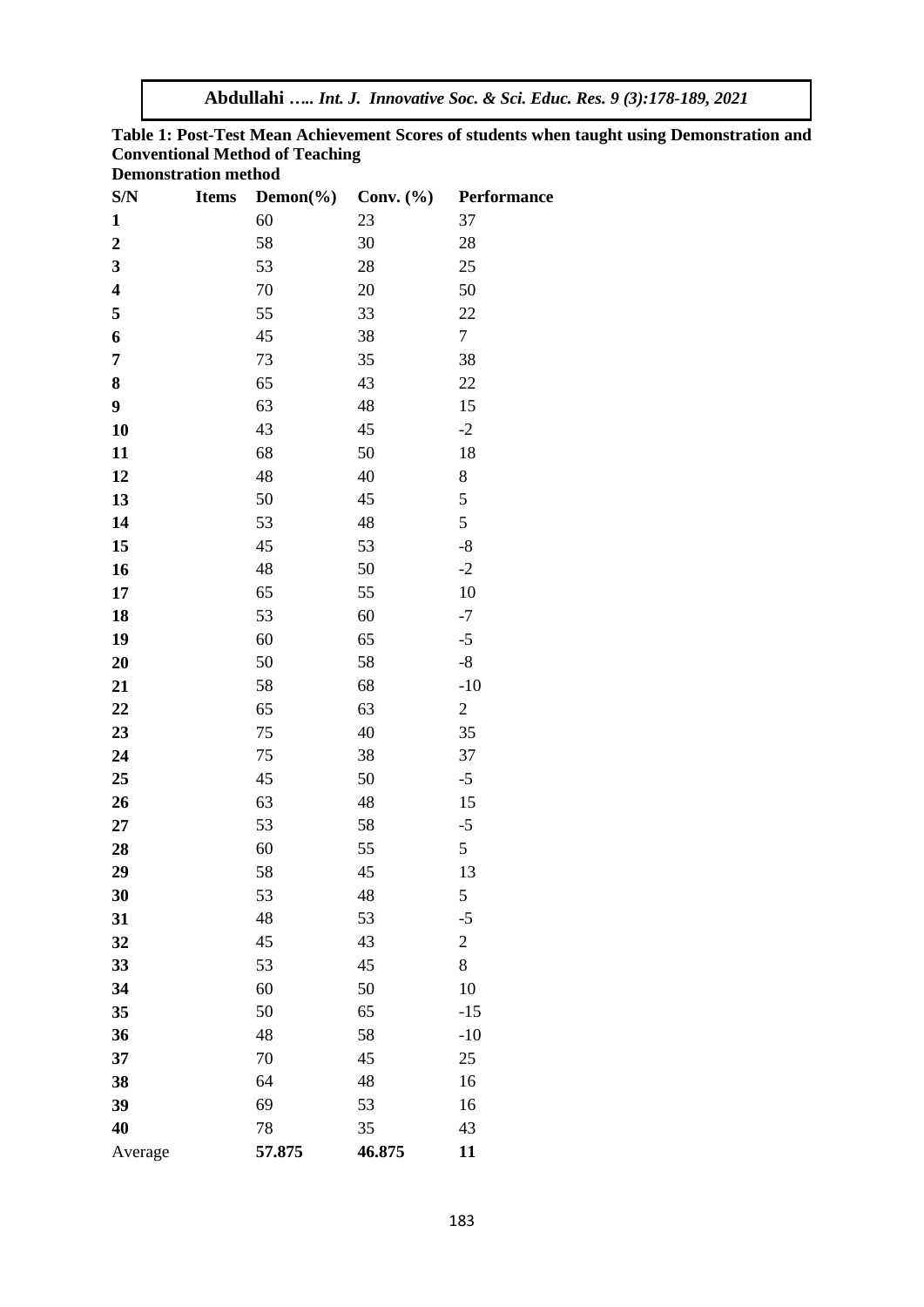| $S/n$                                              | punantion memor<br><b>Items</b> | Conv. $(\% )$     | $Simul.$ (%) | Performance      |
|----------------------------------------------------|---------------------------------|-------------------|--------------|------------------|
| $\overline{\mathbf{1}}$                            |                                 | 23                | 48           | $\overline{25}$  |
| $\boldsymbol{2}$                                   |                                 | $30\,$            | $45\,$       | 15               |
| $\overline{\mathbf{3}}$<br>$\overline{\mathbf{4}}$ |                                 | $28\,$<br>$20\,$  | 43<br>38     | 15<br>18         |
| 5                                                  |                                 | 33                | 50           | 17               |
| $\boldsymbol{6}$                                   |                                 | 38                | 48           | $10\,$           |
| $\pmb{7}$                                          |                                 | 35                | 53           | 18               |
| $\bf 8$<br>$\boldsymbol{9}$                        |                                 | 43<br>$\sqrt{48}$ | 60<br>58     | $17\,$<br>10     |
| ${\bf 10}$                                         |                                 | $45\,$            | 63           | $18\,$           |
| ${\bf 11}$                                         |                                 | $50\,$            | 68           | $18\,$           |
| ${\bf 12}$                                         |                                 | $40\,$            | $45\,$       | 5                |
| $13\,$                                             |                                 | $45\,$            | 43           | $-2$             |
| 14                                                 |                                 | $\sqrt{48}$       | 45           | $-3$             |
| $15\,$                                             |                                 | 53                | 48           | $-5$             |
| ${\bf 16}$                                         |                                 | $50\,$            | 53           | 3                |
| $\bf 17$                                           |                                 | 55                | $\sqrt{48}$  | $^{\rm -7}$      |
| ${\bf 18}$                                         |                                 | 60                | 58           | $\mbox{-}2$      |
| 19                                                 |                                 | 65                | 40           | $-25$            |
| $20\,$                                             |                                 | 58                | 43           | $-15$            |
| ${\bf 21}$                                         |                                 | 68                | 53           | $-15$            |
| $\bf{22}$                                          |                                 | 63                | $73\,$       | $10\,$           |
| 23                                                 |                                 | 40                | $70\,$       | $30\,$           |
| ${\bf 24}$                                         |                                 | $38\,$            | 58           | $20\,$           |
| ${\bf 25}$                                         |                                 | $50\,$            | 38           | $-12$            |
| $26\phantom{.}$                                    |                                 | $\sqrt{48}$       | 43           | $-5$             |
| $\bf 27$                                           |                                 | $58\,$            | $45\,$       | $-13$            |
| ${\bf 28}$                                         |                                 | 55                | 53           | $-2$             |
| ${\bf 29}$                                         |                                 | $45\,$            | 63           | $18\,$           |
| 30                                                 |                                 | $\sqrt{48}$       | 55           | $\boldsymbol{7}$ |
| 31                                                 |                                 | 53                | 48           | $-5$             |
| 32                                                 |                                 | 43                | 45           | $\boldsymbol{2}$ |
| 33                                                 |                                 | 45                | 50           | $\sqrt{5}$       |
| 34                                                 |                                 | $50\,$            | 43           | $-7$             |
| 35                                                 |                                 | 65                | 45           | $-20$            |
| 36                                                 |                                 | 58                | 40           | $-18$            |
| $37\,$                                             |                                 | 45                | 38           | $^{\rm -7}$      |
| 38                                                 |                                 | $48\,$            | 50           | $\boldsymbol{2}$ |
| 39                                                 |                                 | 53                | 53           | $\boldsymbol{0}$ |
| 40                                                 |                                 | 35                | 43           | $\,8\,$          |
| Average                                            |                                 | 46.875            | 50.075       | 3.2              |

**Table 2: Post-test Mean Achievement Scores of students when taught using Simulation and Conventional Method of Teaching** Simulation method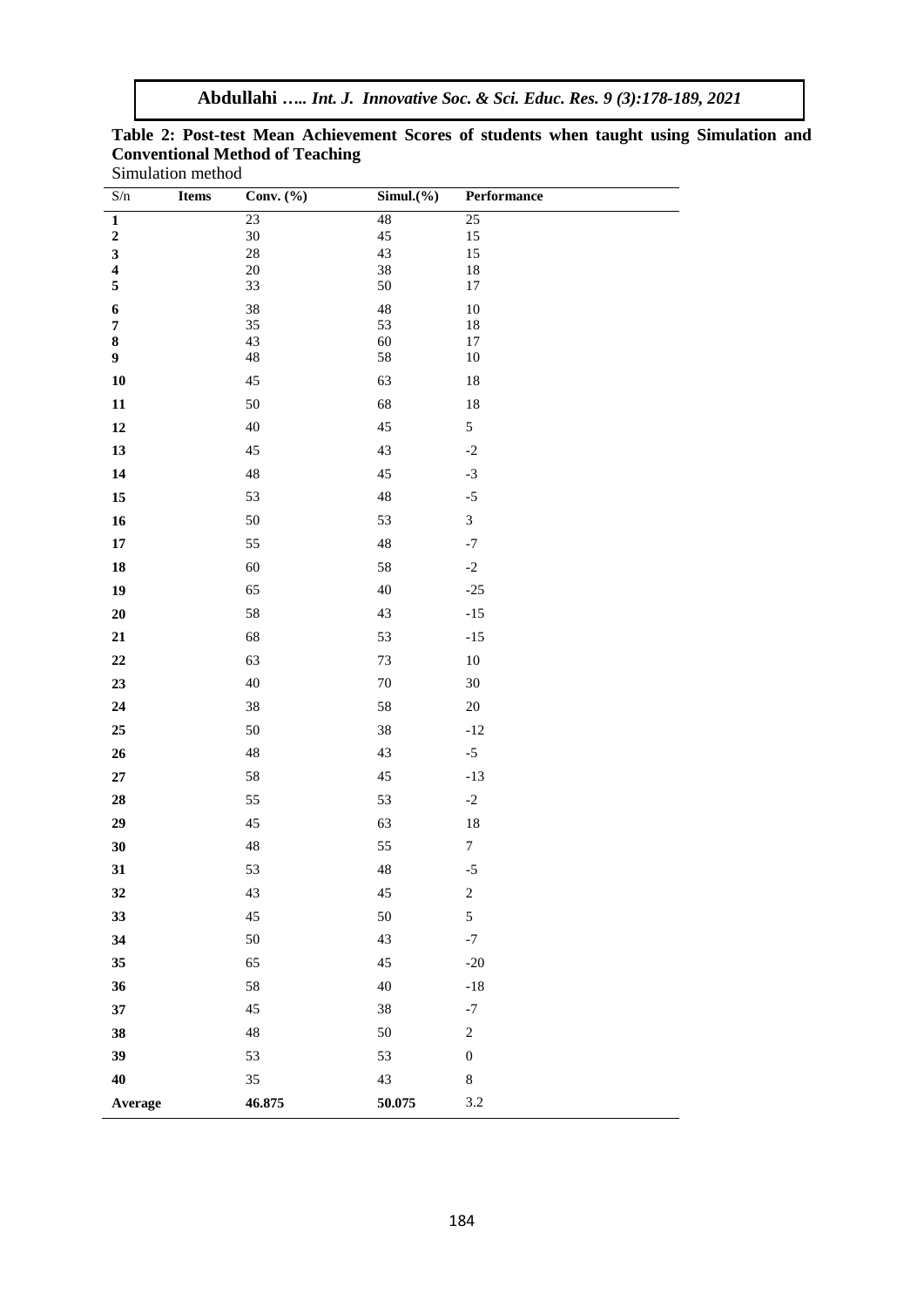**Abdullahi** *….. Int. J. Innovative Soc. & Sci. Educ. Res. 9 (3):178-189, 2021*

|                |                                        | Table 3: Post-test Mean Achievement Scores of students when taught using Project and |  |  |  |  |
|----------------|----------------------------------------|--------------------------------------------------------------------------------------|--|--|--|--|
|                | <b>Conventional Method of Teaching</b> |                                                                                      |  |  |  |  |
| Project method |                                        |                                                                                      |  |  |  |  |

| $\ensuremath{\mathrm{S}}\xspace/n$ | Items | Conv. (%) | Project $(\overline{\frac{\%}{}})$ | Performance      |
|------------------------------------|-------|-----------|------------------------------------|------------------|
| $\mathbf{1}$                       |       | 23        | $\overline{45}$                    | $\overline{22}$  |
| $\mathbf 2$                        |       | 30        | 50                                 | $20\,$           |
| $\mathbf{3}$                       |       | 28        | 43                                 | 15               |
| $\overline{\mathbf{4}}$            |       | $20\,$    | 40                                 | $20\,$           |
| 5                                  |       | 33        | 48                                 | 15               |
| 6                                  |       | 38        | 38                                 | $\boldsymbol{0}$ |
| $\pmb{7}$<br>$\pmb{8}$             |       | 35<br>43  | 48<br>53                           | 13<br>$10\,$     |
| $\boldsymbol{9}$                   |       | 48        | 58                                 | $10\,$           |
| ${\bf 10}$                         |       | 45        | 68                                 | $23\,$           |
| 11                                 |       | 50        | 73                                 | $23\,$           |
| $12\,$                             |       | 40        | 63                                 | $23\,$           |
| 13                                 |       | 45        | 60                                 | $15\,$           |
| 14                                 |       | 48        | 50                                 | $\overline{c}$   |
| ${\bf 15}$                         |       | 53        | 38                                 | $-15$            |
| ${\bf 16}$                         |       | 50        | 43                                 | $-7$             |
| 17                                 |       | 55        | 53                                 | $\mbox{-}2$      |
| ${\bf 18}$                         |       | 60        | 60                                 | $\boldsymbol{0}$ |
| 19                                 |       | 65        | 68                                 | $\mathfrak 3$    |
| 20                                 |       | 58        | 55                                 | $-3$             |
| 21                                 |       | 68        | 45                                 | $-23$            |
| $\bf{22}$                          |       | 63        | 48                                 | $-15$            |
| 23                                 |       | 40        | 23                                 | $-17$            |
| 24                                 |       | 38        | 40                                 | $\sqrt{2}$       |
| ${\bf 25}$                         |       | 50        | 43                                 | $-7$             |
| $26\phantom{.}$                    |       | 48        | 35                                 | $-13$            |
| ${\bf 27}$                         |       | 58        | 38                                 | $-20$            |
| 28                                 |       | 55        | 40                                 | $-15$            |
| 29                                 |       | 45        | 48                                 | $\mathfrak 3$    |
| 30                                 |       | 48        | 45                                 | $-3$             |
| 31                                 |       | 53        | 53                                 | $\boldsymbol{0}$ |
| 32                                 |       | 43        | 50                                 | $\tau$           |
| 33                                 |       | 45        | 48                                 | 3                |
| 34                                 |       | 50        | 45                                 | $-5$             |
| 35                                 |       | 65        | 38                                 | $-27$            |
| 36                                 |       | 58        | 45                                 | $-13$            |
| 37                                 |       | 45        | 42                                 | $-3$             |
| 38                                 |       | 48        | 45                                 | $-3$             |
| 39                                 |       | 53        | 55                                 | $\overline{c}$   |
| 40                                 |       | 35        | $45\,$                             | $10\,$           |
| Average                            |       | 46.875    | 48.125                             | 1.25             |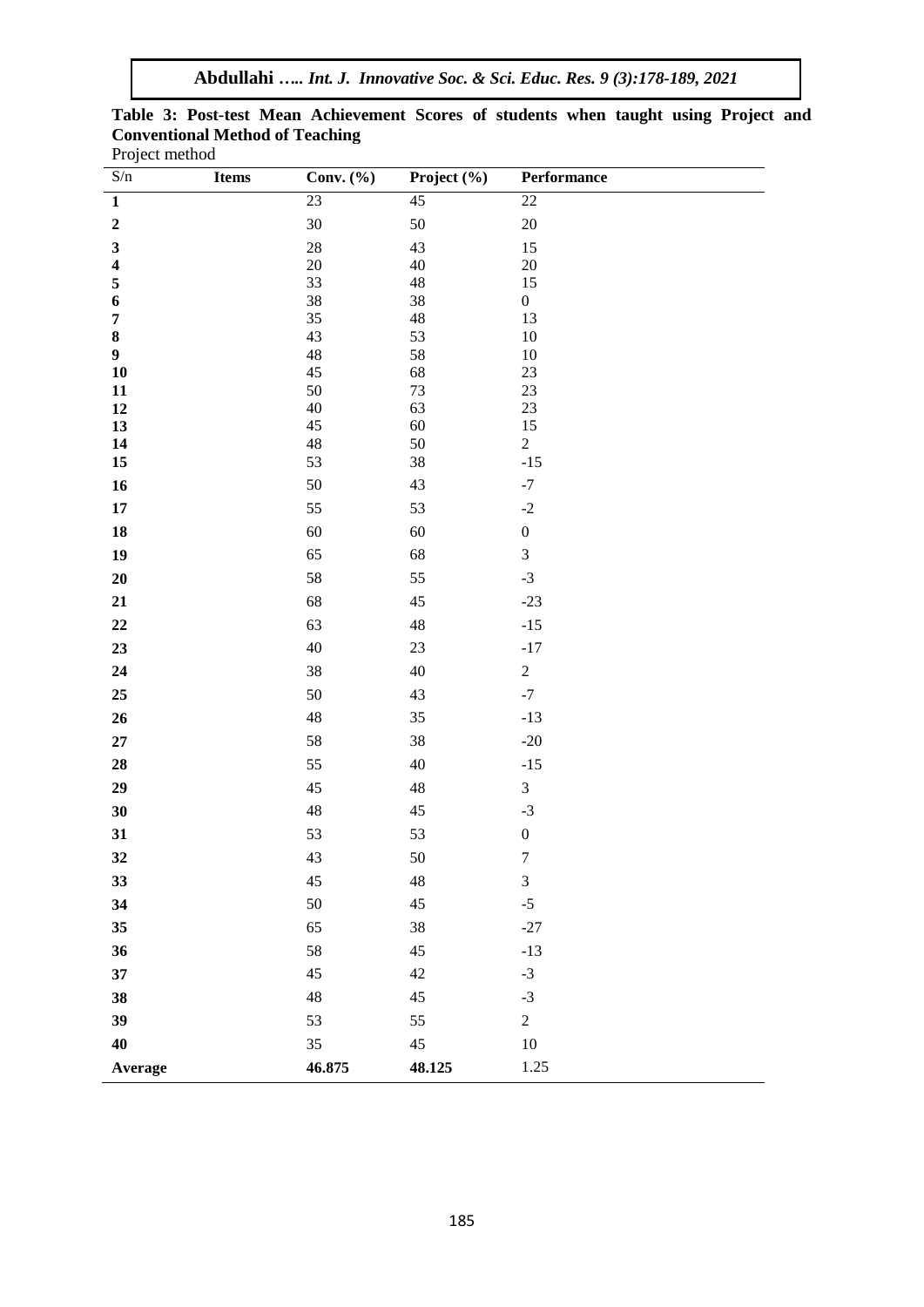**Hypothesis 1:** There is no significant difference in students' mean achievement scores in Automobile Electrical Work when taught using Demonstration and Conventional Methods of Teaching.

**Table 4:** Z-test analysis on Post-test Experimental and Control group on students' achievement in the study.

| <b>Method of Teaching</b> | N  |       | VAR    | Z-cal | Z-crit | <b>Decision</b> |
|---------------------------|----|-------|--------|-------|--------|-----------------|
| Demonstration             | 20 | 57.88 | 92.60  |       |        |                 |
|                           |    |       |        | 4.71  | 1.96   | Rejected        |
| Conventional              | 20 | 46.88 | 125.80 |       |        |                 |

Table 4 shows the summary of data collected to test hypothesis 1 using Z-test statistics. The analysis showed a Z-calculated value of 4.71 which is greater than the Z- critical value of 1.96. Since the Zcalculated value is greater than the Z-critical value, the null hypothesis is rejected. This indicates that there is a significant difference in students' means achievement scores in Automobile Electrical Work when taught using demonstration methods of teaching.

**Hypothesis 2:** There is no significant difference in students' mean achievement scores in Automobile Electrical Work when taught using Simulation and Conventional Method of Teaching.

**Table** 5 shows the summary of data collected to test hypothesis 2 using Z-test statistics. The analysis retrieved a Z-calculated value of –1.42 which is less than the Z- critical value of 1.96. Since the Zcalculated value is less than the Z-critical value, the null hypothesis is therefore accepted. This shows that there is no significant differences in students' mean achievement scores in Auto Electrical Work when taught using Simulation method of teaching.

**Table 5:** Z-test analysis on Post-test Experimental and Control group on students' achievement in the study.

| <b>Method of Teaching</b> |    |       | VAR    | z-cal   | z-crit | <b>Decision</b> |
|---------------------------|----|-------|--------|---------|--------|-----------------|
| Simulation                | 20 | 50.08 | 78.20  |         |        |                 |
|                           |    |       |        | $-1.42$ | 1.96   | Accepted        |
| Conventional              | 20 | 46.88 | 125.80 |         |        |                 |

**Hypothesis 3:** There is no significant difference in students' mean achievement scores in Automobile Electrical Work when taught using Project and Conventional method of teaching.

**Table** 6 shows the summary of data collected to test hypothesis 3 using Z-test statistics. The analysis retrieved a Z-calculated value of –0.53 which is less than the Z- critical value of 1.96. Since the Zcalculated value is less than the Z-critical value, the null hypothesis is therefore accepted. This shows that there is no significant difference in students' mean achievement scores in Automobile Electrical Work when taught Project methods of teaching.

**Table 6:** Z-test analysis on Post-test Experimental and Control group on students' achievement in the study

| <b>Stutt</b>       |    |       |        |         |        |          |
|--------------------|----|-------|--------|---------|--------|----------|
| Method of Teaching | N  |       | VAR    | z-cal   | z-crit | Decision |
| Project            | 20 | 48.13 | 97.00  |         |        |          |
|                    |    |       |        | $-0.53$ | 1.96   | Accepted |
| Conventional       | 20 | 46.88 | 125.80 |         |        |          |
|                    |    |       |        |         |        |          |

#### **Hypothesis 4**

There is no significant difference in students mean achievement scores in Auto Electrical Work when taught using demonstration, simulation, project and conventional method of teaching.

Table 7 shows the summary of the data collected from the experiment to test hypothesis 4 using the students' ANOVA statistics. Testing this data at 0.05 level of significance, the summary of the analysis presented in table 8 shows that the analysis returned a f-value of 11.93 with critical f-value of 3.07. This indicates that there is no significance difference in the post-test performance of the three groups for this study. The null hypothesis states that, there is no significant difference in student's achievement in Automobile Electrical Work when taught using demonstration, simulation, project and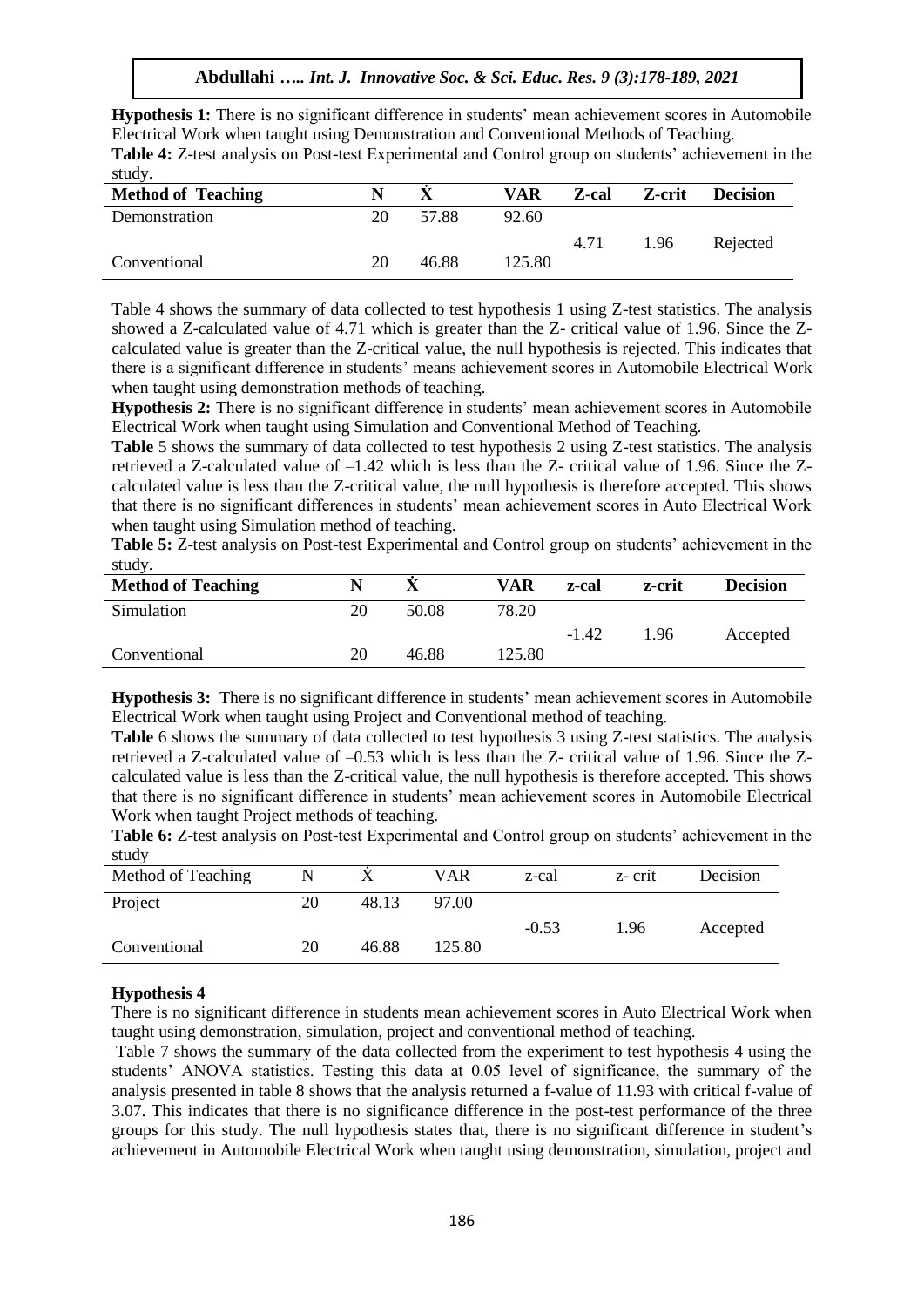conventional methods of teaching in the two study group is rejected. These results provide a sound bases for studying the effect of three methods of teaching on the two groups of students. **Table 7:** ANOVA Result Comparing the Students' Mean Performance Scores in Experimental and

| Control Group in the Study |  |  |
|----------------------------|--|--|
|                            |  |  |

| <b>Source of Variation</b> | SS       | Df     | MS      |       | F crit | <b>Remark</b> |
|----------------------------|----------|--------|---------|-------|--------|---------------|
| <b>Between Groups</b>      | 2129.40  | 2.00   | 1064.70 | 11.93 | 3.07   |               |
| <b>Within Groups</b>       | 10443.53 | 117.00 | 89.26   |       |        | Rejected      |
|                            |          |        |         |       |        |               |
| Total                      | 12572.93 | 119.00 |         |       |        |               |
|                            |          |        |         |       |        |               |

# **Findings**

The results of the study have revealed the following findings:

1. The learning achievement of students' taught using demonstration method of teaching was high with a mean scores of 57.88 when compared with mean score of 46.88 when taught using conventional method.

2. The learning achievement of students' taught using simulation method of teaching in Automobile Electrical Work mean score was 50.08 while that of conventional method of teaching was 46.88 mean scores.

3. The project group has a mean achievement of 48.13 while conventional group has a mean achievement scores of 46.88.

4. There was significant difference in students' achievement in Auto Electrical Work when taught using demonstration and conventional methods of teaching. The finding revealed that the null hypothesis was rejected. Because Z-calculated (4.71) was greater than Z-critical (1.96)

5. There was no significant difference in the students' achievement in Auto Electrical Work when taught using simulation and conventional methods of teaching. The finding revealed that the null hypothesis was accepted. Because the Z-calculated (-1.42) is less than the Z-critical of (1.96).

6. There was no significant difference in the student's achievement in Auto Electrical Work when taught using project and conventional methods of teaching. The finding revealed that the null hypothesis was accepted. Because the Z-calculated (-0.53) is less than the Z-critical of (1.96).

7. There is no significance difference in the post-test performance of the three groups for this study. The null hypothesis states that, there is no significant difference in students' achievement in Auto Electrical Work when taught using demonstration, simulation, project and conventional methods of teaching in the two study group was rejected. Since f-value (11.93) is more than the critical f-value (3.07.)

# **CONCLUSIONS**

The study investigated the effectiveness of three teaching methods - demonstration, simulation, project methods used in teaching automobile electrical work in Government Science and Technical College Potiskum and Damagum of Yobe State. Based on the findings of this study, it was concluded that demonstration method of teaching as a supplement to conventional method of teaching can greatly improve students' academic performance in automobile electrical work concept.

Simulation and project method of teaching helps learners to understand and retain what they have learned. Similarly in project method of teaching students have occasion to define the problem, plan his work, find appropriate resources, carryout his plan and draw conclusion. Project method of teaching is a means of teaching the students self-disciplines. Based on the finding the academic performance of students as discovered in this study a significantly different achievement levels for the experimental group as against those taught through the conventional teaching method..

# **RECOMMENDATIONS**

Based on the findings of this study and their implications, the followings recommendations were made;

1. The use of demonstration method of teaching should be made mandatory in all technical colleges to catalyze learners' interest and motivation. This will surely improve the students' academic achievement in automobile electrical work.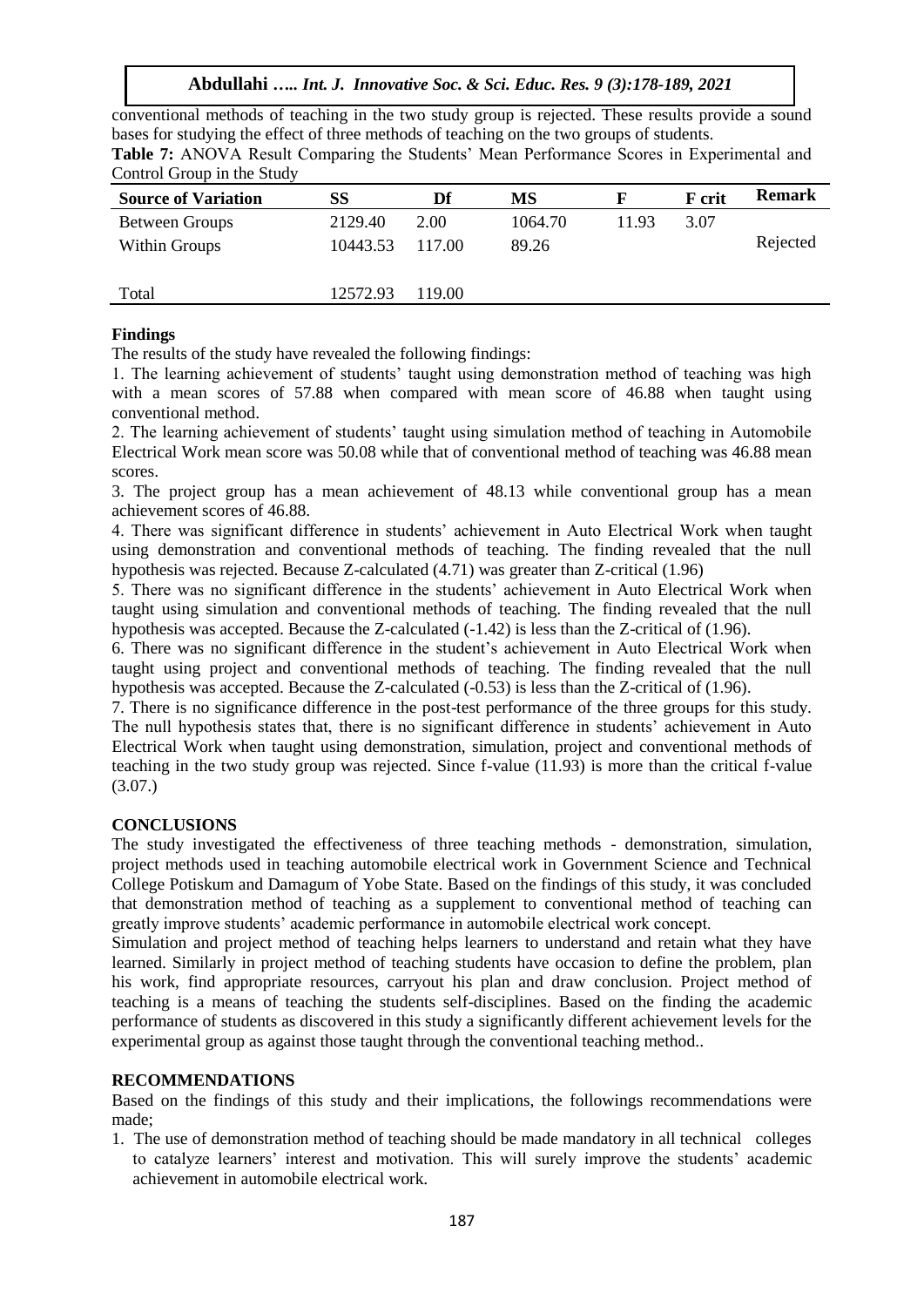2. The technical college should acquire the necessary information and encourage the teachers to adopt the use of simulation method of teaching in Automobile Electrical work.

3. There is the need to encourage teachers to attend seminars and workshop on the use of project method of teaching, for teaching and learning. This will help them in updating their knowledge.

4. Technical college authorities should allocate adequate time in the timetable for workshop practical work to enable students gain more skills and competencies, especially in Automobile Electrical Work.

5. Technical teachers should always teach using demonstration method because it allows for skillful performance, teachers should avoid chalk-talk syndrome but to inculcate the spirit of "doing than saying".

required to teach the demonstration lesson were inadequate, as a result, the researcher had to sources for them from the market, and this made work to be capital intensive. A simulation includes time for reflection and processing which allows students to share their experiences, assess their learning and evaluate their assessments against the intended outcomes of the simulation.

#### **REFERENCES**

- Aghenta, J.A. (1991). *Teacher effectiveness in the Nigerian education system* edited by B.C. Emenogu, O.V.N. Onitsha: Orient Publishers Ltd.
- Aliyu, H. (1992). *Professionalism in Teacher Education in Nigerian University: Issues and Expectations*. Maiduguri: A.I Satti Press.
- Arfo, E. B. (2006). An analysis of the influence of gender on career choice of students: A case study of Federal College of Education (Technical) Gombe. *Journal of Issues in Technical Teacher Education* 3*(1).*155-159.
- Charles, C. M, (2005), Educational Research, (3rd Edition) New York, Addison Wesley Longman Inc.
- Daramola, I.S. (2008). *Fundamental of technology and vocational education.* Jalingo: De-covenant publisher.
- Datol, I.G. (2002). *Teaching and Evaluating Practical Subjects. A guide for vocational and technical teachers*. Jos-Nigeria. Zimek Communications
- Garba, E.Y. (2002).*Performance of the NCE (Technical) in teaching introductory technology in junior secondary schools in Borno and Yobe state.* Unpublished M.ed Thesis, University of Nigeria Nsukka.
- Heijden, M. C. van der, Harten, A. van, Ebben, M. J. R., Saanen, Y. A., Valentin, E. C., & Verbraeck, A. (2002). Using simulation to design an automated underground system for transporting freight around Schiphol Airport. Interfaces, 32(4), 1-19.
- Imarhiagbe, K.O. (1994). Teaching of Vocational and Technical Subjects. Implication for Homes and Schools. In the Nigerian Teacher Today*. A journal of teacher education Kaduna: NCCE. (6);1. 226*.:
- Knoll, M. (1997). Projektmethode und fächerübergreifender unterricht: Eine historisch-systematische betrachtung. *Über Fachgrenzen hinaus: Chancen und Schwierigkeiten fächerübergreifenden Lernens in Schule und Unterricht.* Ed. L. Duncker & W. Popp. Heinsberg: Agentur Dieck
- Kyriacou, C. (1995). Effective Teaching in School. Choltenham: Stanley Thornes.
- Lassa, P.N. (1993). *Teachers of 21st Century Workshop on Transition from Senior Secondary School*  to College of Education. Jos. Hill Station Hotel, 8<sup>th</sup>-10<sup>th</sup> November
- Leighbody, G.B. & Kiddy, D.M. (1968). *Methods of Teachings Shop and Technical Subjects.* New York: Delmark Publishers.
- Miller, W. R. (1990). *Instructors and their Jobs.* Illinois: New York. McGraw Hill.
- Okoro, O. M. (1993). *Principles and Methods in Vocational-Technical Education.* Enugu: University Trust Publishers.
- Oyetunde, T. O. & Farmwang, W. (1999). *Teaching Methods.*Jos:. LECAPS Publisher.
- Rogus, J. F, (1985) Promoting self discipline. A comprehensive approach theory in practice 24(4): 70-82.
- Sambo, A.A. (2005). *Research Methods in Education.* Lagos: Stirling-Harden Publisher (Nig)Ltd.
- Tal, P. & Garba, E.Y. (2006). Teacher preparation and production in vocational and *education in*  Nigeria. *Nigerian journal of technology teacher education (NIJOTTE) 3(1):*26-36.